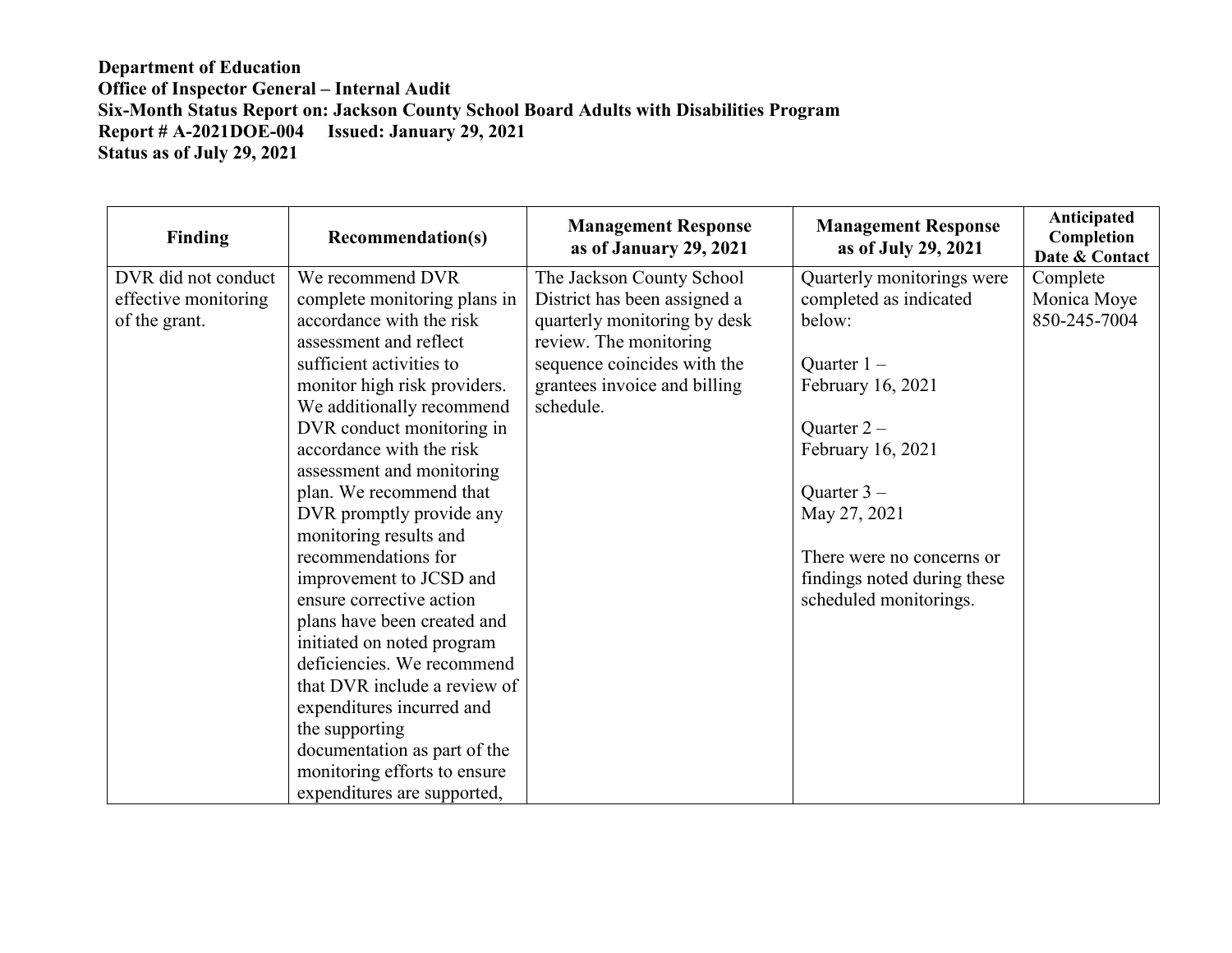| Finding               | <b>Recommendation(s)</b>        | <b>Management Response</b><br>as of January 29, 2021 | <b>Management Response</b><br>as of July 29, 2021 | Anticipated<br>Completion<br>Date & Contact |
|-----------------------|---------------------------------|------------------------------------------------------|---------------------------------------------------|---------------------------------------------|
|                       | allowable, allocable, and       |                                                      |                                                   |                                             |
|                       | necessary to the performance    |                                                      |                                                   |                                             |
|                       | of the grant.                   |                                                      |                                                   |                                             |
| Grant language was    | We recommend DVR review         | DVR is in the process of                             | The original executed grant                       | Complete                                    |
| unclear and           | the grant language and          | language modification to the                         | for the current grant period                      | Monica Moye                                 |
| inconsistent, and     | ensure the deliverable          | Adults with Disabilities Grants.                     | reflects that the grantee is                      | 850-245-7004                                |
| JCSD did not meet all | requirements are consistent     | DVR in collaboration with                            | contracted to serve 100                           |                                             |
| quarterly grant       | throughout the grant. We        | Office of Grants Management                          | adults with disabilities by                       |                                             |
| deliverables.         | recommend DVR determine         | are working to complete the                          | the end of fiscal year 2020-                      |                                             |
|                       | the intent of the grant and the | changes by the end of February.                      | 21. Each of the 100                               |                                             |
|                       | desired deliverables and        | This will allow communications                       | participants are required to                      |                                             |
|                       | modify the grant language       | with the grantees and shoring up                     | meet 75% performance                              |                                             |
|                       | accordingly to clarify the      | departmental steps to complete                       | outcomes for Benchmark 1                          |                                             |
|                       | requirements for quarterly      | the modification process.                            | and 50% performance                               |                                             |
|                       | and cumulative benchmark        |                                                      | outcomes for Benchmark 2.                         |                                             |
|                       | attainment. If the grant        |                                                      |                                                   |                                             |
|                       | language remains                |                                                      |                                                   |                                             |
|                       | unchanged, we recommend         |                                                      |                                                   |                                             |
|                       | DVR ensure deliverables are     |                                                      |                                                   |                                             |
|                       | met on a quarterly basis        |                                                      |                                                   |                                             |
|                       | through review of AIEPS,        |                                                      |                                                   |                                             |
|                       | STOs, and other                 |                                                      |                                                   |                                             |
|                       | documentation that support      |                                                      |                                                   |                                             |
|                       | benchmark progress and          |                                                      |                                                   |                                             |
|                       | achievement. If quarterly       |                                                      |                                                   |                                             |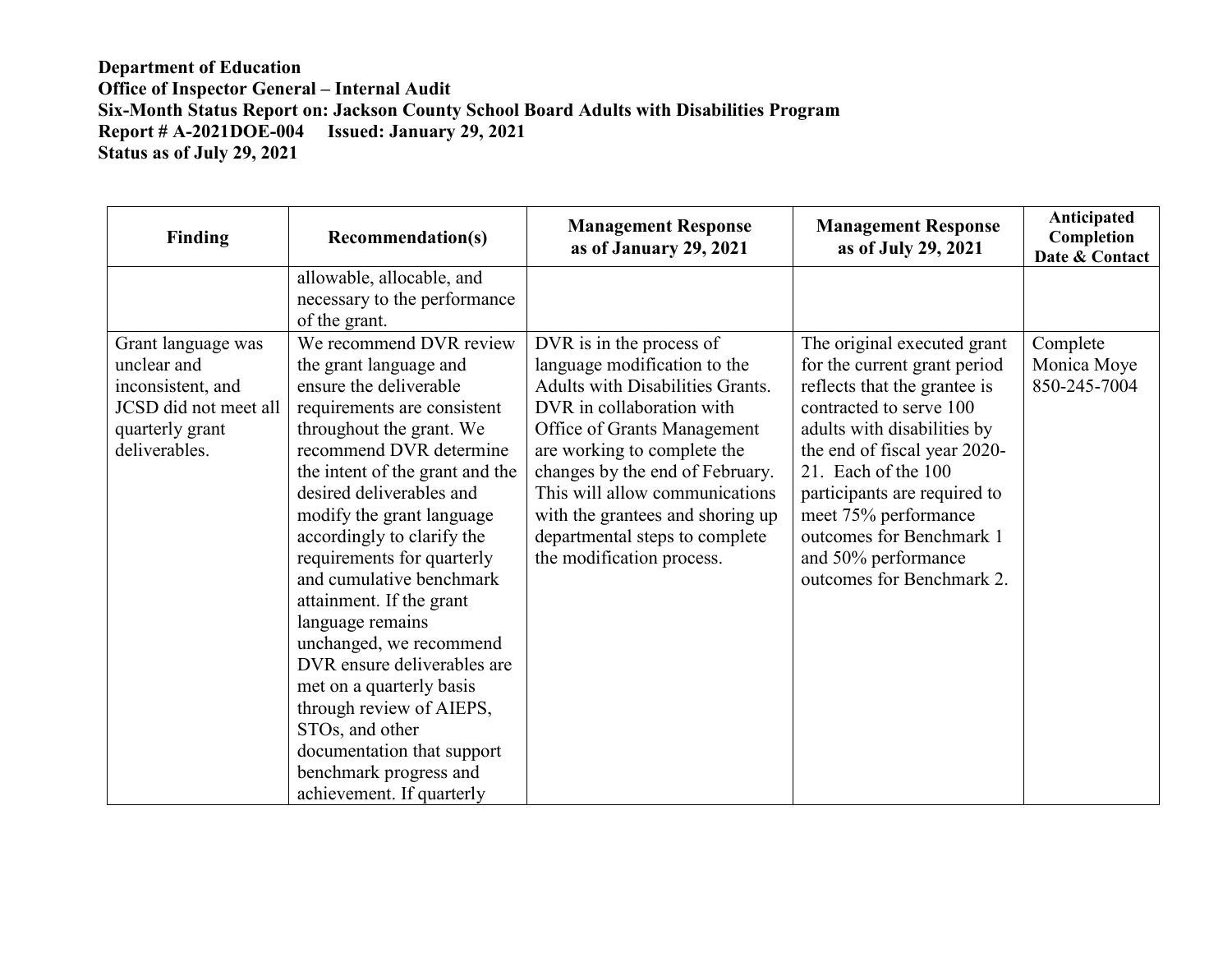| Finding               | <b>Recommendation(s)</b>     | <b>Management Response</b><br>as of January 29, 2021 | <b>Management Response</b><br>as of July 29, 2021 | Anticipated<br>Completion<br>Date & Contact |
|-----------------------|------------------------------|------------------------------------------------------|---------------------------------------------------|---------------------------------------------|
|                       | deliverables are not met, we |                                                      |                                                   |                                             |
|                       | recommend DVR require        |                                                      |                                                   |                                             |
|                       | JCSD to complete a           |                                                      |                                                   |                                             |
|                       | corrective action plan.      |                                                      |                                                   |                                             |
| A lack of             | We recommend DVR             | A new electronic grant routing                       | The Electronic Grant                              | Complete                                    |
| communication and     | execute the AWD grants in a  | system has been implemented by                       | Routing System is owned                           | Monica Moye                                 |
| sense of urgency      | timely manner. We            | Office of Grants Management.                         | by the Office of Grants                           | 850-245-7004                                |
| related to this grant | additionally recommend that  | This electronic system will be a                     | Management (OGM). Soft                            |                                             |
| led to delayed        | DVR establish a consistent   | more efficient way to route                          | date for release was                              |                                             |
| execution of the      | method of submittal and      | grants through the assigned                          | $4/1/2020$ . The electronic                       |                                             |
| grant, inconsistent   | document receipt of the      | channels for review and                              | system is now fully active                        |                                             |
| submission and        | required quarterly           | approval. In addition, DVR is                        | and has been a more                               |                                             |
| review of quarterly   | documents, either by         | working with Information                             | efficient and successful                          |                                             |
| reports, and          | requiring JCSD to upload     | Technology to establish an                           | mechanism for the grant                           |                                             |
| insufficient          | documents to a secure online | electronic process that will allow                   | routing process.                                  |                                             |
| opportunities for     | portal or mail the documents | the grantees to securely upload                      |                                                   |                                             |
| program               | as a hard copy. Should       | quarterly invoices and                               | DVR worked internally with                        |                                             |
| improvement           | hardcopy be the preferred    | supporting documentation. DVR                        | IT to develop a secure link                       |                                             |
| throughout the grant  | method of delivery, we       | will work on improving the                           | to send to grantees for                           |                                             |
| period.               | recommend that a tracking    | successor planning for staff                         | quarterly submittal of                            |                                             |
|                       | system be used to verify     | turnover, to ensure continuity in                    | invoices and supporting                           |                                             |
|                       | when DVR receives the        | the oversight and management of                      | documentation. DVR IT                             |                                             |
|                       | documents. Furthermore, we   | the grants.                                          | will issue a new link                             |                                             |
|                       | recommend that DVR           |                                                      | annually to coincide with                         |                                             |
|                       | establish a plan to address  |                                                      |                                                   |                                             |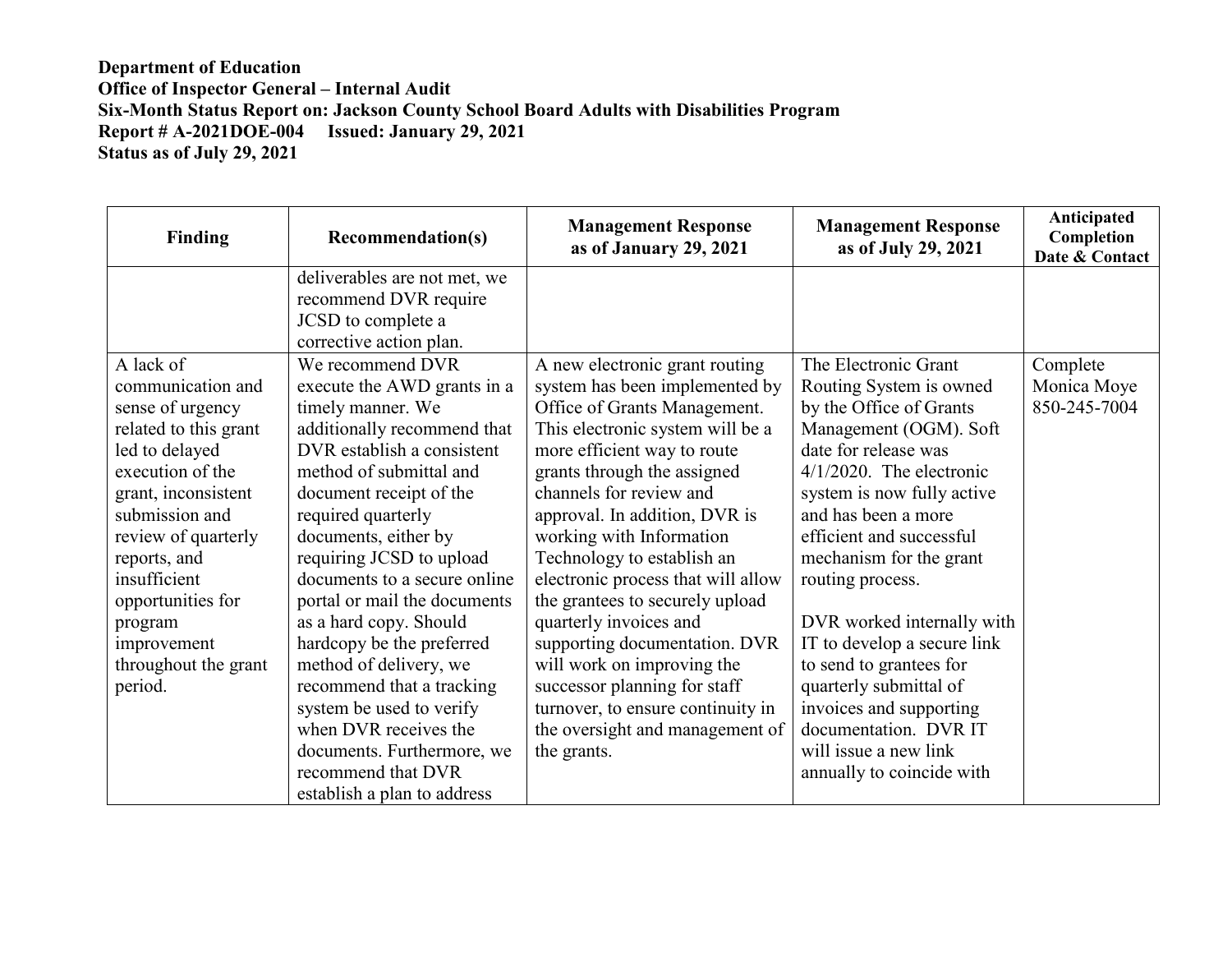| <b>Finding</b> | <b>Recommendation(s)</b>      | <b>Management Response</b><br>as of January 29, 2021 | <b>Management Response</b><br>as of July 29, 2021 | Anticipated<br>Completion<br>Date & Contact |
|----------------|-------------------------------|------------------------------------------------------|---------------------------------------------------|---------------------------------------------|
|                | staff turnover during a grant |                                                      | the new fiscal year/grant                         |                                             |
|                | term to ensure they continue  |                                                      | period.                                           |                                             |
|                | to receive documents timely,  |                                                      |                                                   |                                             |
|                | review submittals in a timely |                                                      |                                                   |                                             |
|                | manner, and verify            |                                                      |                                                   |                                             |
|                | achievement of deliverables.  |                                                      |                                                   |                                             |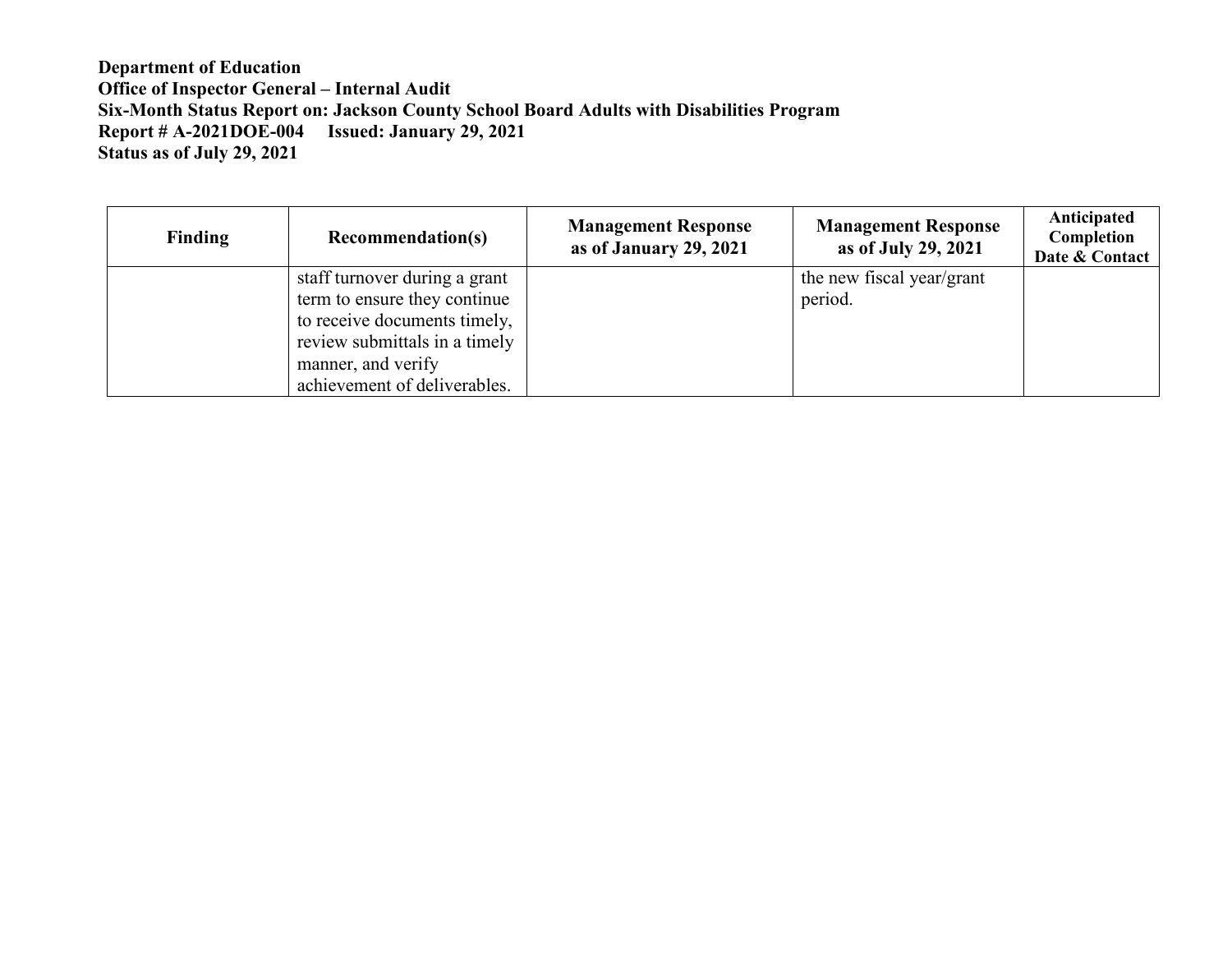| Finding               | <b>Recommendation(s)</b>       | <b>Management Response</b><br>as of January 29, 2021 | <b>Management Response</b><br>as of July 29, 2021 | Anticipated<br>Completion<br>Date & Contact |
|-----------------------|--------------------------------|------------------------------------------------------|---------------------------------------------------|---------------------------------------------|
| DVR did not conduct   | We recommend that the          | Using the approved budget                            | The Assistant Finance                             | ongoing                                     |
| effective monitoring  | <b>JCSD</b> ensures that all   | narrative, including approved                        | Director (AFD) at the                             |                                             |
| of the grant.         | expenditures align with the    | budget amendments, the JCSD                          | District office, in                               |                                             |
|                       | approved original budget       | will monitor all expenditures                        | coordination with the AWD                         |                                             |
|                       | narrative form. We             | related to the AWD allocation at                     | program manager reviews                           |                                             |
|                       | additionally recommend         | the site and district level to                       | expenditures related to                           |                                             |
|                       | JCSD ensure the DOE 300        | ensure compliance. Personnel                         | AWD project funds. The                            |                                             |
|                       | forms and 301 forms            | from the district finance office                     | AFD prepares the quarterly                        |                                             |
|                       | submitted to DVR are           | will complete the DOE 300 and                        | expense report and provides                       |                                             |
|                       | accurate, supported, and       | 301 each quarter and submit to                       | to AWD coordinator for                            |                                             |
|                       | align with the final 399 form. | AWD coordinator for                                  | submission.                                       |                                             |
|                       |                                | submission.                                          |                                                   |                                             |
| Grant language was    | We recommend JCSD              | Per notification from DVR                            | Spreadsheet has been                              | Jan 7, 2021                                 |
| unclear and           | submit corrective action       | regarding failure to meet                            | developed and is submitted                        |                                             |
| inconsistent, and     | plans in the event quarterly   | quarterly deliverables, the JCSD                     | with quarterly report.                            |                                             |
| JCSD did not meet all | deliverables are not met. We   | will complete corrective action                      |                                                   |                                             |
| quarterly grant       | additionally recommend that    | plan as directed. The JCSD has                       |                                                   |                                             |
| deliverables.         | JCSD include a summary of      | developed a spreadsheet to be                        |                                                   |                                             |
|                       | the number of participants     | submitted with quarterly report                      |                                                   |                                             |
|                       | who have achieved              | identifying the number of                            |                                                   |                                             |
|                       | benchmarks 1 and 2 in the      | participants enrolled by the                         |                                                   |                                             |
|                       | quarterly document             | quarter and the number of                            |                                                   |                                             |
|                       | submittal. These numbers       | participants who meet                                |                                                   |                                             |
|                       | should be supported by the     | benchmark 1 and 2 deliverables,                      |                                                   |                                             |
|                       | accompanying STOs.             | by quarter.                                          |                                                   |                                             |